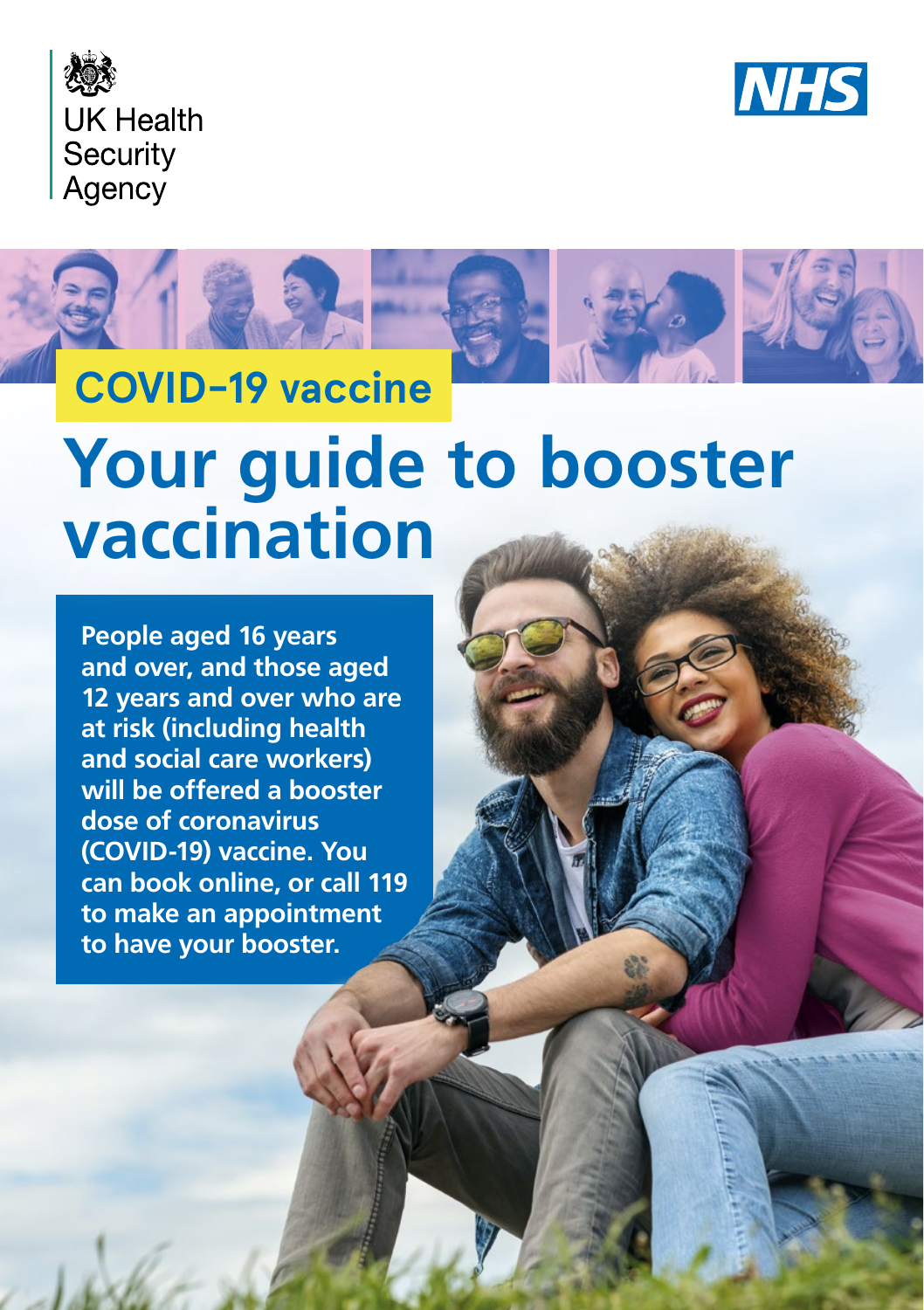#### **What is coronavirus or COVID-19?**

COVID-19 is a very infectious respiratory disease caused by the SARS-CoV-2 virus and is more serious in older people and those with certain health conditions.

### **Why are you being offered a COVID-19 booster?**

Like some other vaccines, levels of protection may begin to wane over time. The booster will help to reduce the risk of you needing admission to hospital due to COVID-19 infection this winter. Protection against severe disease from the first 2 doses seems to decline very slowly. Boosting your immunity should help to extend your protection into next year and may give broader protection against new variants.

#### **When should you have a booster?**

The booster is being offered to those most vulnerable first, and will then be rolled down to younger age groups. Your appointment should be at least 3 months from your last dose, but you may be called later based on your age group.

If you are unwell, wait until you have recovered to have your vaccine, but try to have it as soon as possible. You should not attend a vaccine appointment if you are self-isolating or waiting for a COVID-19 test.

## **Which vaccine will you be offered?**

You will be given a booster dose of either Pfizer or Moderna vaccine\*. Both vaccines boost well and have already been given to millions of people in the UK.

Studies have shown that you only need a half dose of Moderna to boost the immune system well. This half dose of Moderna is expected to have a low rate of side effects including myocarditis. See page 3 for more information.

You will be offered the right vaccine for you which may be the same or different from the vaccines that you had before.

# **Common side effects**

As with your previous dose the common side effects are the same for all COVID-19 vaccines used in the UK, and include:

- having a painful, heavy feeling and tenderness in the arm where you had your injection. This tends to be worst around 1 to 2 days after the vaccine
- feeling tired
- headache
- general aches, or mild flu like symptoms

<sup>\*</sup> AstraZeneca may be an option if you have had this vaccine for one of your previous doses.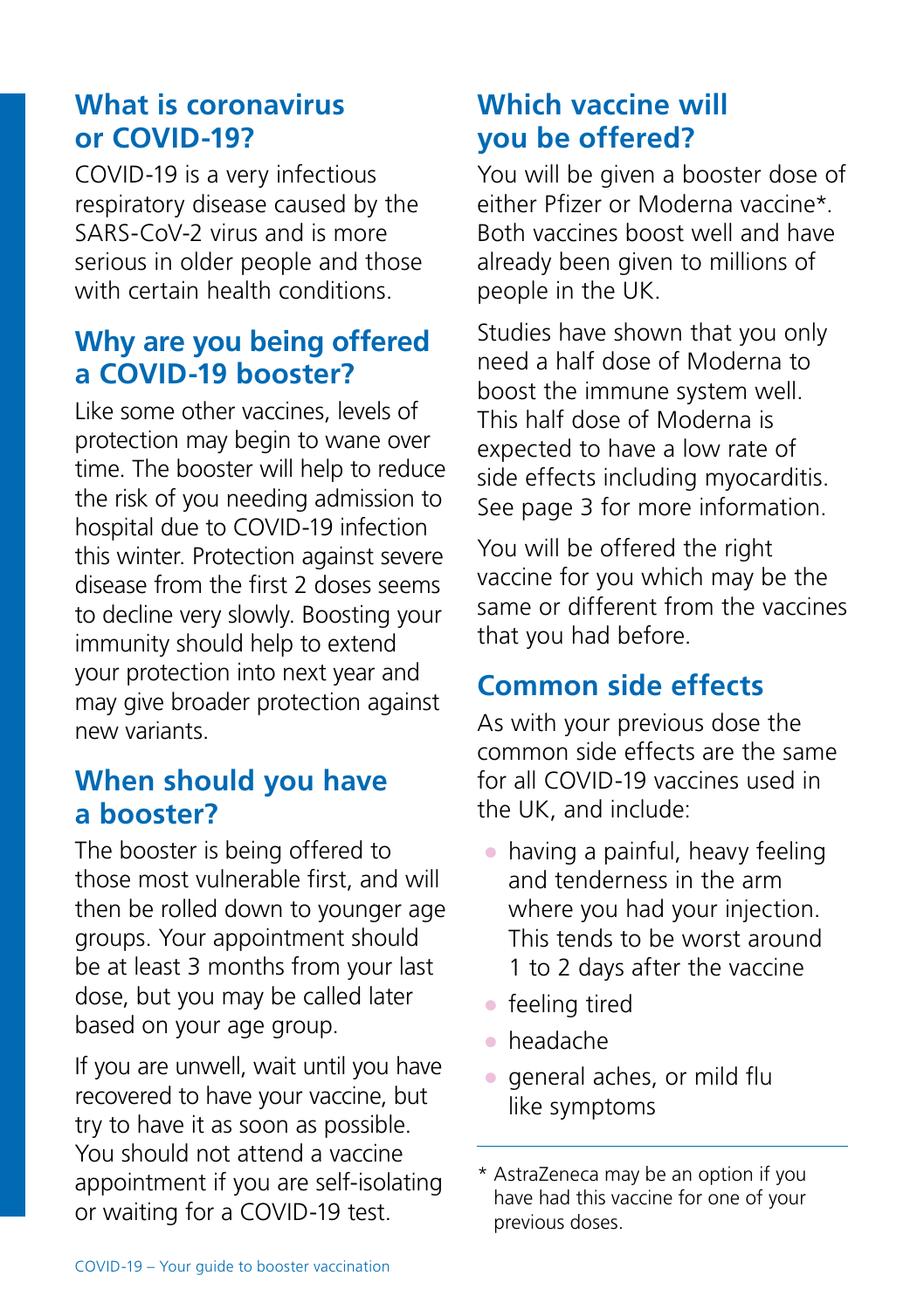You can rest and take paracetamol (follow the dose advice in the packaging) to help make you feel better. Although feeling feverish is not uncommon for 2 to 3 days, a high temperature is unusual and may indicate you have COVID-19 or another infection.

Although a fever can occur within a day or 2 of vaccination, if you have any other COVID-19 symptoms or your fever lasts longer, stay at home and arrange to have a test. Symptoms following vaccination normally last less than a week. If your symptoms seem to get worse or if you are concerned, you can call NHS 111.

You can also report suspected side effects of vaccines and medicines through the Yellow Card scheme. You can do this online by searching Coronavirus Yellow Card or by downloading the Yellow Card app.

Please see the back of the leaflet for more details.

> If you had serious side effects after any previous dose you may be advised to avoid or delay further vaccination. You should discuss this with your doctor or specialist.

#### **Serious side effects**

Worldwide, there have also been recent, very rare cases of inflammation of the heart called myocarditis or pericarditis reported after Pfizer and Moderna COVID-19 vaccines.

These cases have been seen mostly in younger men within several days after vaccination. Most of these people recovered and felt better following rest and simple treatments.

You should seek medical advice urgently if, after vaccination, you experience:

- chest pain
- shortness of breath
- $\bullet$  feelings of having a fast-beating, fluttering, or pounding heart

#### **Is there anyone who shouldn't have a booster?**

There are very few people who should not have a booster.

If you have had a severe reaction to a previous dose of the vaccine you should discuss this with your doctor.